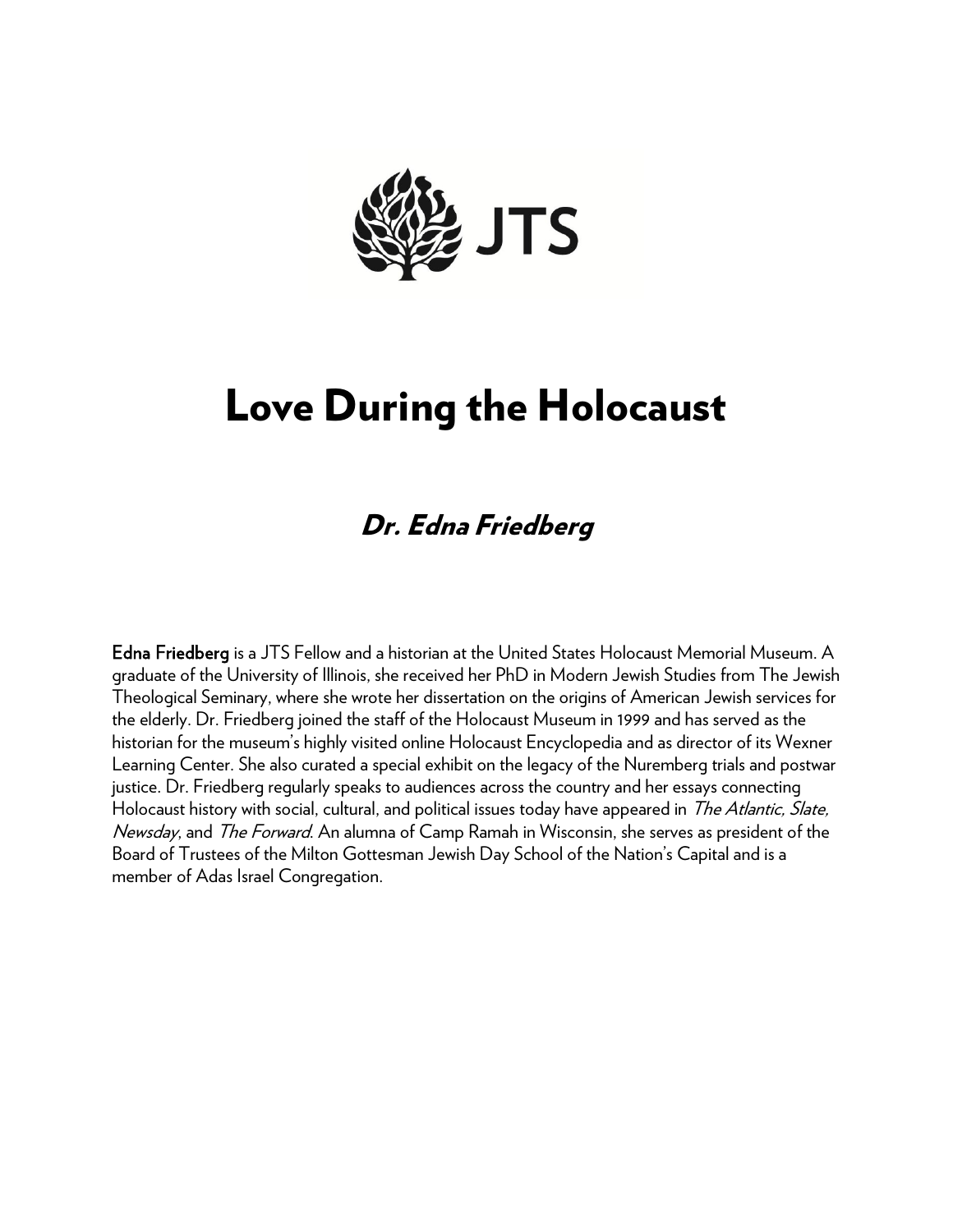#### **#1, Israel Lichtenstein's Last Testament, Warsaw Ghetto, July 31, 1942**

[translation from *A Holocaust Reader*, Lucy S. Dawidowicz, p.296]

**"**With zeal and zest I threw myself into the work to help assemble archive materials. I was entrusted to be the custodian, I hid the material….To survive and remain alive [after] such horrible murders and massacres is impossible. Therefore I write this testament of mine. Perhaps I am not worthy of being remembered, but just for my grit in working with the society Oneg Shabbat and for [putting myself at risk] because I hid the entire material [underground]....

I don't want any gratitude, any monument, any praise. I want only a remembrance, so that my family, brother and sister abroad, may know what has become of my remains.

I want my wife to be remembered. Gele Seckstein, artist, dozens of works, talented, didn't manage to exhibit, did not show in public. During the three years of war worked among children as an educator, teacher, made stage sets, costumes for the children's productions….Now together with me, we are preparing to receive death.

I want my little daughter to be remembered. Margalit, 20 months old today. Has mastered Yiddish perfectly….At 9 months began to speak Yiddish clearly. In intelligence she is par with 3- or 4-year-old children. I don't want to brag about her….the teaching staff of the school at Nowolipki 68 [tell me so.]

I am not sorry about my life and that of my wife. But I am sorry for the gifted little girl. She deserves to be remembered also.

May we be redeemers for all the rest of the Jews in the whole world. I believe in the survival of our people. Jews will not be annihilated."

[The Nowolipki school is where a cache of the secret Oyneg Shabbes archives was buried.]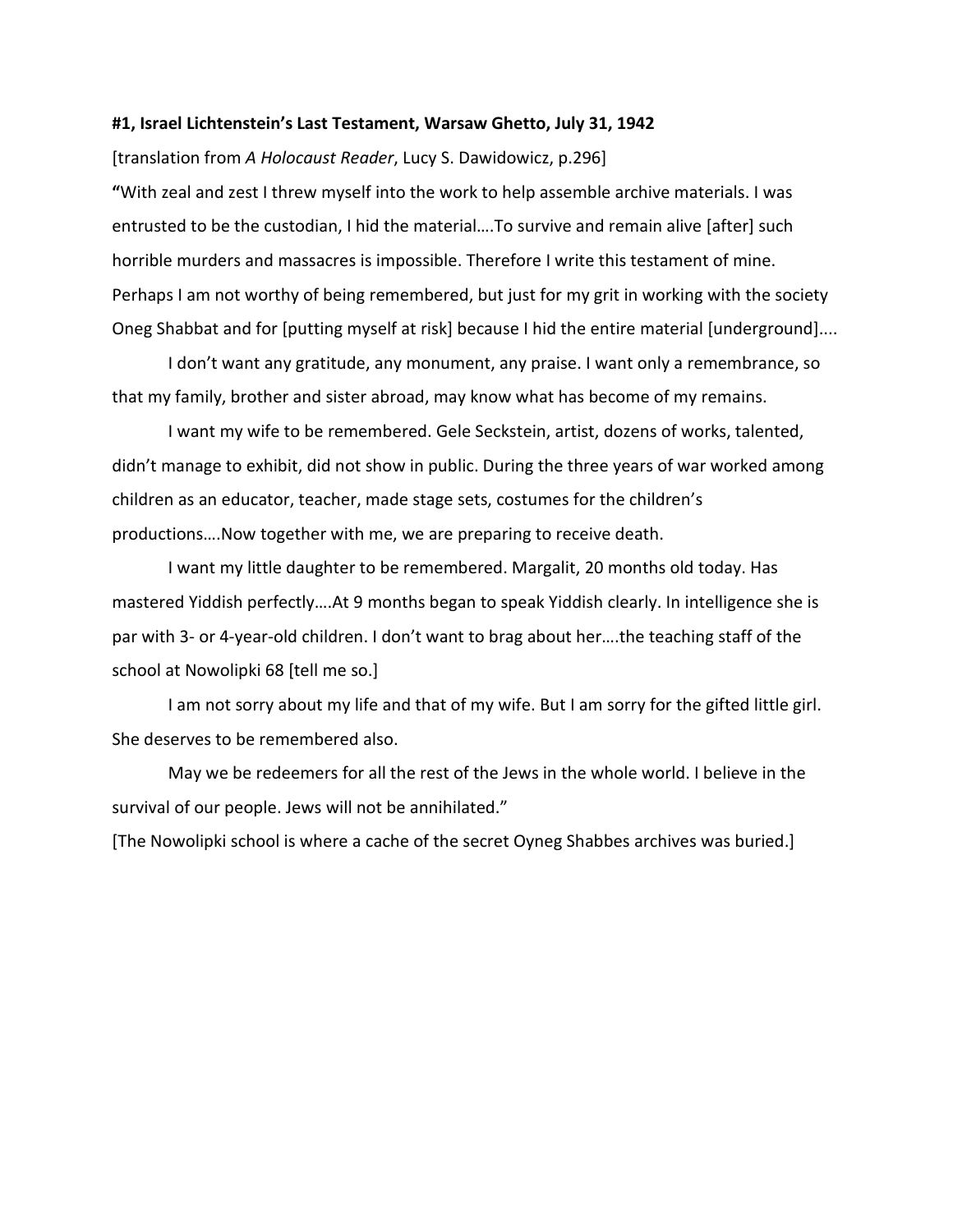### **#2, From the diary of Gusta Dawidsohn Draenger, Krakow Ghetto, October 1942, a Friday night gathering of Zionist youth in a period of mass deportations to the Belzec killing center**

[translation from *A Holocaust Reader*, Lucy S. Dawidowicz, pp.345-6]

"From the grayness of a weekday one is suddenly plunged into a festive mood. In religious concentration one anticipates the moment when the candles will flame into light in the festively decorated room. The girls in white blouses, the boys in white wide-collared shirts took their places around the table, covered with a white cloth. First a moment of silence, then a strong burst of song, greeting the Sabbath. Eyes gleamed in the candlelight. Strong emotions were reflected in those wide-open black pupils. Another spirit animated them, purer and better. This is the way it had always been, for years and years. In a quiet village, in the noisy city, high up in the mountains, among the factory smokestacks, they had some to greet the Sabbath with the same song, the same emotions. And today it was the last time together. They had no presentiment of disaster. They were so happy! Song followed song, the ringing notes binding them more tightly and strongly together!...It was our last supper….

In a corner, Martusia, wide-eyed, staring at Dolek [group leader], at the radiant faces, at the flaming candles. This was her first Sabbath away from home. She left Tomaszow a few days ago, when the 'action' had already started, aware that she might never again see her parents….She is alone, all alone in the world. Only seventeen, her eyes wide, she scans the room. She does not feel pain, she does not long for her lost home…for that carefree girlhood which has gone forever. Here is her place, among this youthful company. She feels happy in the crowded room."

#### **#3, Chronicle of a Single Day, Leyb Goldin, Warsaw Ghetto, August 1941**

[Translation from *The Literature of Destruction: Jewish Responses to Catastrophe*, edited by JTS Prof. David G. Roskies, p.428]

"Somewhere in the world there is still something called love. Girls are kissed. And girls kiss in return. And couples go walking for hours in the gardens and the parks and sit by a river, such a cool river, under a spreading tree; and they talk so politely to each other, and laugh together, and gaze in such a friendly way, so lovingly and passionately, into each other's eyes. And they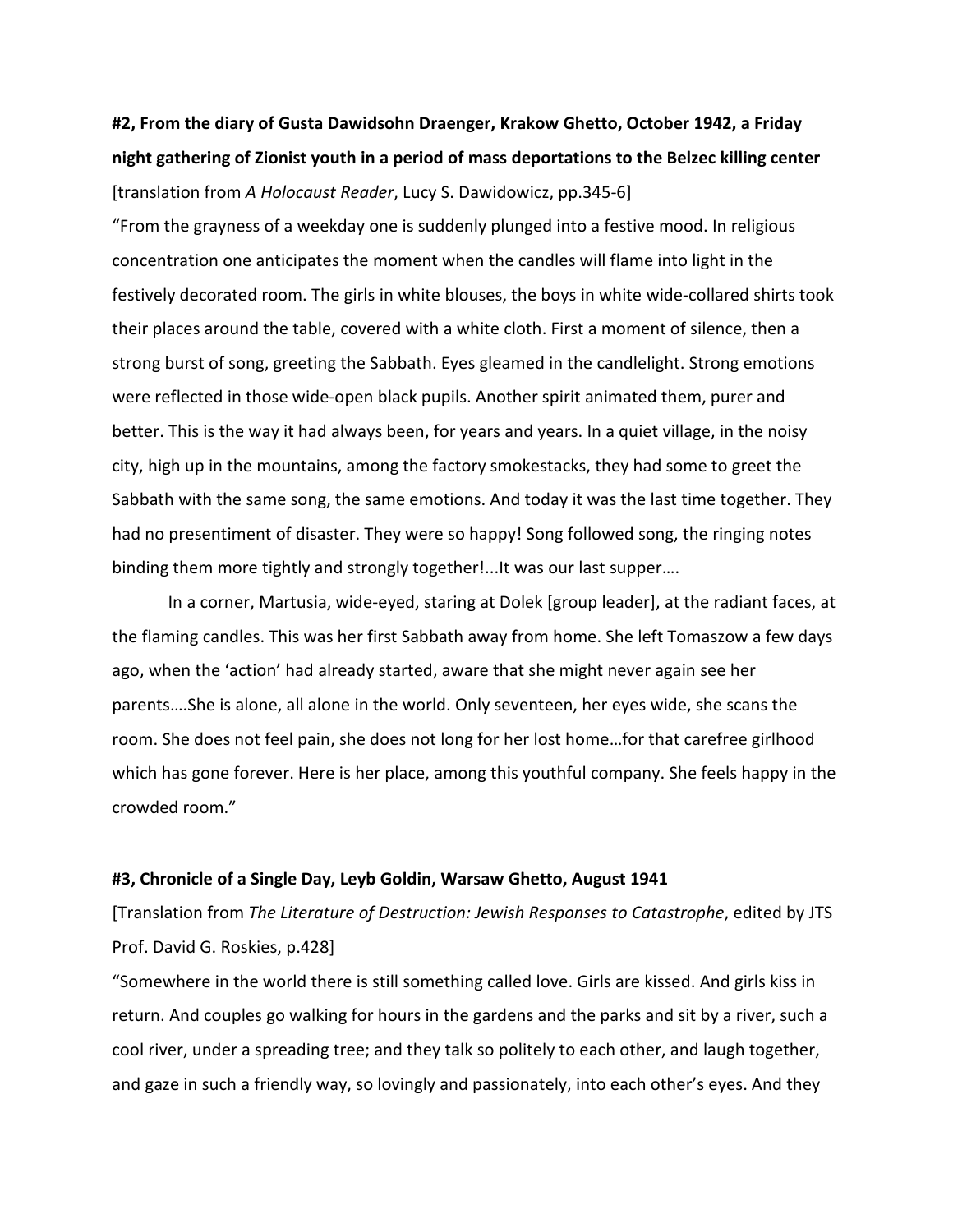don't think about food. They may be hungry, but they don't think about it. And they are jealous and become angry with each other--again, not eating. And all this is so true, and it is all happening in the world--far away from here, true, but it is happening….

'Sick fantasies!' interrupts the scoundrel, my stomach; he's woken up, the cynic. 'What a dreamer! Instead of looking for a practical solution, he lies there deluding himself with nonsensical stories. There are no good or evil stomachs, no educated or simple ones, none in love and none indifferent. In the whole world, if you're hungry, you want to eat."

#### **#4, Excerpts from the diary of Renia Spiegel, Polish Jewish teenager**

Translated from Polish by Anna Blasiak and Marta Dziurosz [https://www.smithsonianmag.com/history/hear-o-israel-save-us-renia-spiegel-diary-englishtranslation-holocaust-poland-180970536/]

#### **April 24, 1940**

Terrible things have been happening. There were unexpected nighttime raids that lasted three days. People were rounded up and sent somewhere deep inside Russia. So many acquaintances of ours were taken away. There was terrible screaming at school. Girls were crying. They say 50 people were packed into one cargo train car. You could only stand or lie on bunks. Everybody was singing "Poland has not yet perished."

About that Holender boy I mentioned: I fell in love, I chased him like a madwoman, but he was interested in some girl named Basia. Despite that, I still like him, probably more than any other boy I know. Sometimes I feel this powerful, overwhelming need...maybe it's just my temperament. I should get married early so I can withstand it.

#### **May 1, 1940**

I would never have thought a year ago that I would be marching not on May 3 [Poland's Constitution Day] but May 1 [International Workers' Day] instead. Only two days apart, but those two days mean so much. It means I'm not in Poland but in the USSR. It means everything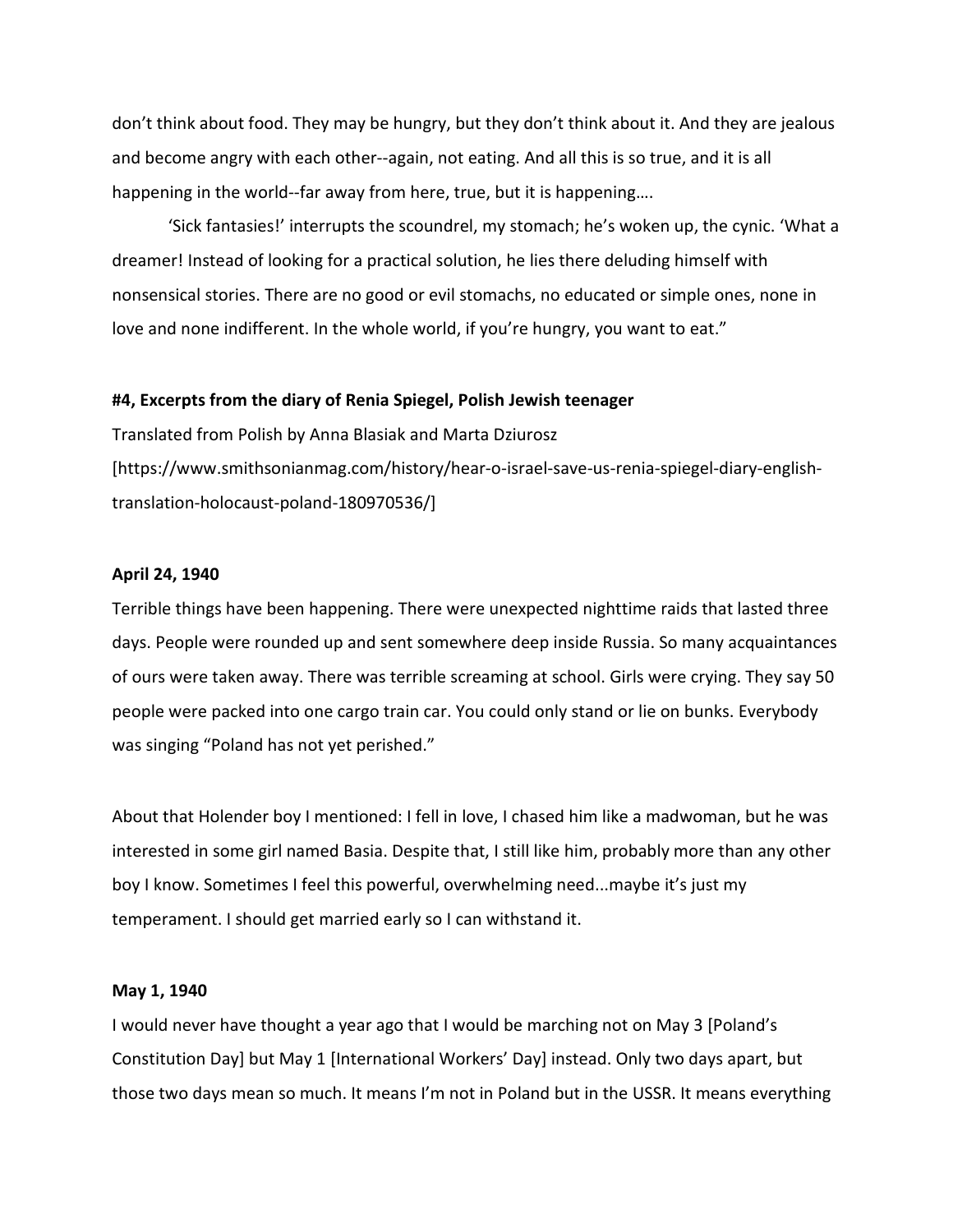is so...I'm so crazy for Holender! He's divine, adorable; he's amazing! But what does that matter, since I don't know him? Tell me, will I ever be contented? Will I ever have happy news to report to you about some boy? Oh, please God. I'm always so disgruntled!

#### **October 12, 1940**

Today is Yom Kippur, the Day of Atonement. Yesterday everybody left the house; I was on my own with burning candles on the table in a huge, brass candleholder. Ah, a single moment of solitude. I was able to think about all the things that get lost in the daily whirlwind.

I asked myself the same question I asked last year: Mamma, when will I see you again? When will I hug you and tell you about what happened and tell you, Bulus [Renia's nickname for her mother], how terrible I'm feeling? And you will tell me, "Don't worry, Renuska!" Only you can say my name in such a warm, tender way. Mamma, I'm losing hope. I stared into those burning candles—Mamma, what are you doing there? Are you thinking about us, too, about our torn hearts?

We see the boys out in town. We're close. We see Maciek almost every day. Zygus walked back from school with us today. He looked right at me. He has very powerful eyes and I went red in the face and didn't say anything. We're planning to go to a party soon—will I have fun? Nora is more likely to have fun than I am, since someone is in love with her. I don't believe in anything.

#### **June 21, 1941** [day of German invasion of the Soviet Union]

I love those green eyes. We kissed for the second time today. It felt so nice, but you know, it wasn't fiery or wild, but somehow delicate and careful, almost fearful—as if we didn't want to extinguish something that was growing between us. You will help me, [Mama] and God.

#### **June 26, 1941**

I can't write. I'm weak with fear. War again, war between Russia and Germany. The Germans were here, then they retreated. Horrible days in the basement. Dear Lord, give me my Mamma,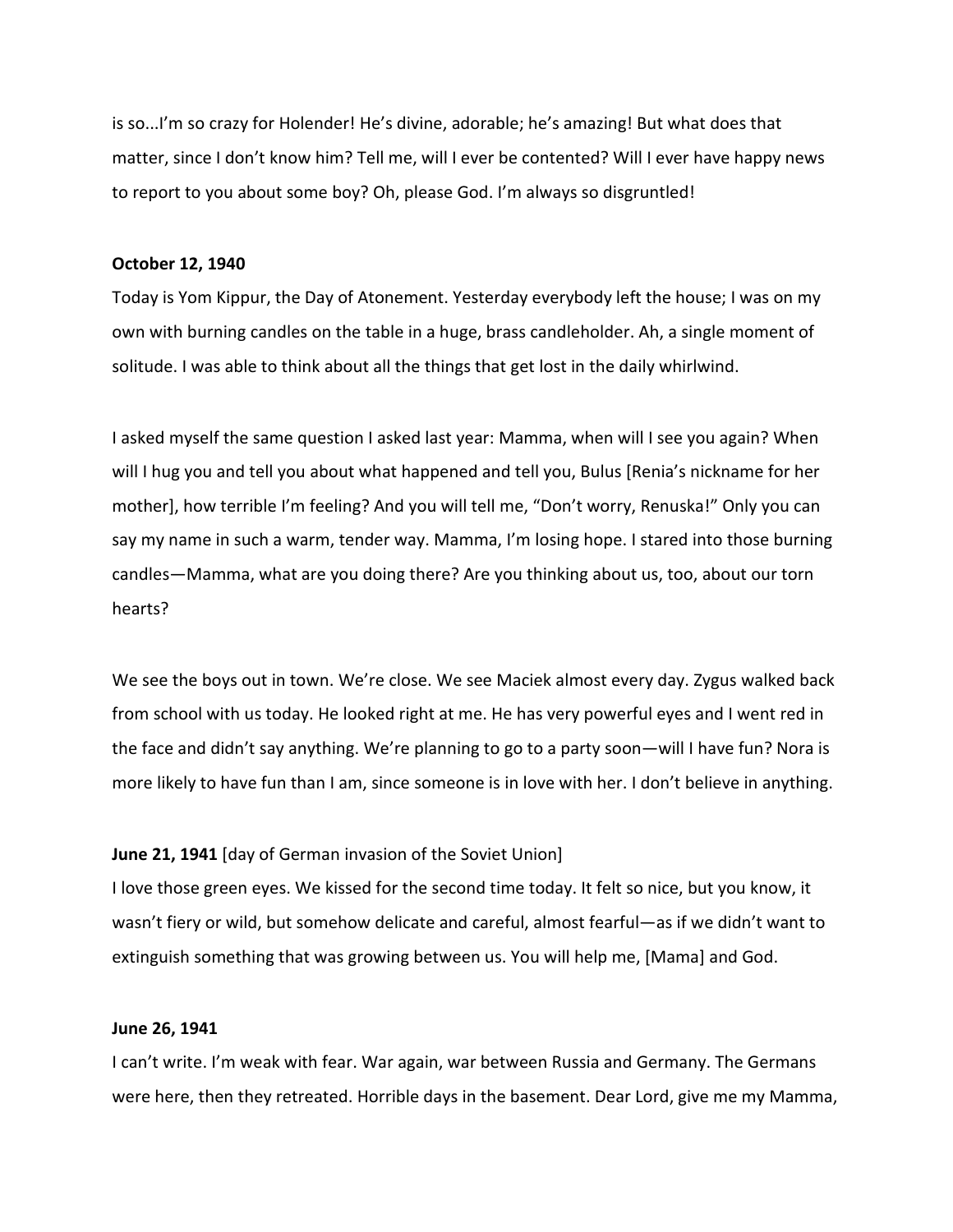save all of us who have stayed here and those who escaped the city this morning. Save us, save Zygus.

I want to live so badly. I'm humbling myself before you and begging on behalf of us all. Tonight is going to be terrible. I'm scared. I believe that you will hear me, that you won't leave me in this awful hour. You saved me before, save me now. God, thank you for saving me.

I don't know what's going to happen to us. Almost the whole city is in ruins. A piece of shrapnel fell into our house. These have been horrific days. Why even try to describe them? Words are just words. They can't express what it feels like when your whole soul attaches itself to a whizzing bullet. When your whole will, your whole mind and all your senses hang from the flying missiles and beg: "Not this house!" You're selfish and you forget that the missile that misses you is going to hit someone else. Dear diary! How precious you are to me! How horrible were the moments when I hugged you to my heart!

And where is Zygus? I don't know. I believe, fervently, that no harm has come to him. Protect him, good God, from all evil. All of this started four hours after the moment he blew me the last kiss up to the balcony. First, we heard a shot, then an alarm, and then a howl of destruction and death. I don't know where Irka and Nora are, either, where anyone is. That's it for tonight; it's getting dark. God, save us all. Make it so Mamma comes and let there be no more misery.

#### **July 3, 1941**

Nothing new so far. We wear the armbands, listen to terrifying and consoling news and worry about being sealed off in a ghetto.

[Zygmunt] visited me today! I thought I'd go mad with joy, and...confusion. He's working at the clinic, dressing wounds. He's sweet and wonderful, as always. It's a shame he can't go to university now. He'd be an excellent doctor. But he'll be one anyway, you'll see. We've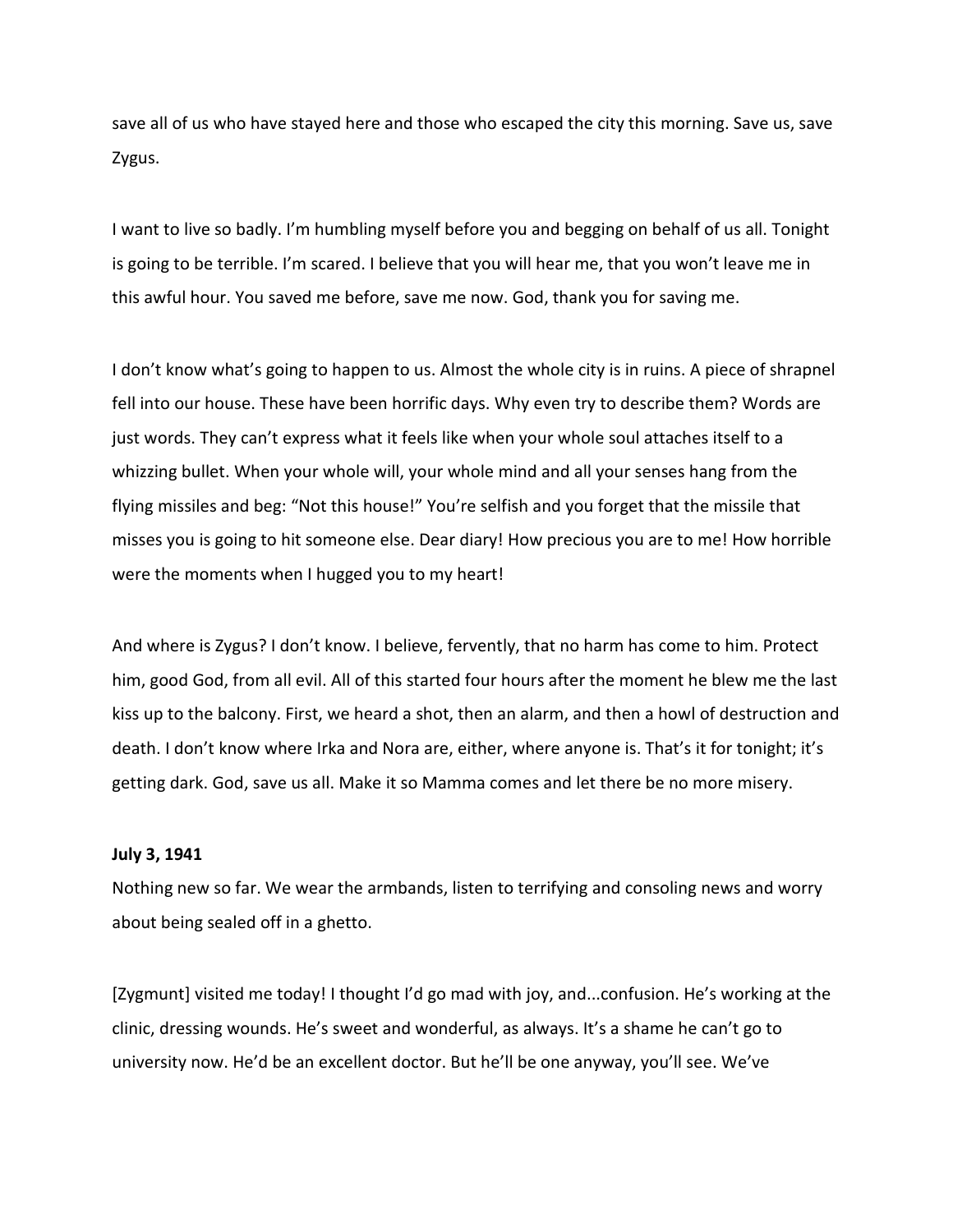arranged to meet tomorrow at the clinic. It seems a little strange, but why not? Even now that we're wearing these armbands—the thing is to be with him.

#### **June 19, 1942**

God saved Zygus. Oh, I'm beside myself. They were taking people away all night long. They rounded up 1,260 boys. There are so many victims, fathers, mothers, brothers. Forgive us our trespasses, listen to us, Lord God! This was a terrible night, too terrible to describe. But Zygus was here, my sweet one, sweet and loving. It was so good; we cuddled and kissed endlessly. It really was so delightfully pleasant that it was worth all the suffering.

#### **June 2, 1942**

Now I know what the word ecstasy means. It's indescribable; it's the best thing two loving creatures can achieve. For the first time, I felt this longing to become one, to be one body and...well...to feel more, I could say. To bite and kiss and squeeze until blood shows. And Zygus talked about a house and a car and about being the best man for me.

Lord God, I'm so grateful to you for this affection and love and happiness! I'm writing these words differently, whispering them in my mind so I don't scare them away or blow them out. I don't want to think about anything, I just want to desire so badly, so passionately like...you know. You will help me, Bulus and God.

[Note, June 3, 1942: the Germans murder almost all the Jewish residents in Przemysl's Zasanie quarter, on the west side of the San River. Some 5,000 Jews from several other Polish towns are deported to Przemysl.]

#### **June 6, 1942**

I desire with every tiny bit of my body, my thoughts, my imagination. Even the most innocent book stirs me up. Ah, I struggle with such disgusting dreams. I haven't seen Zygus today, he's